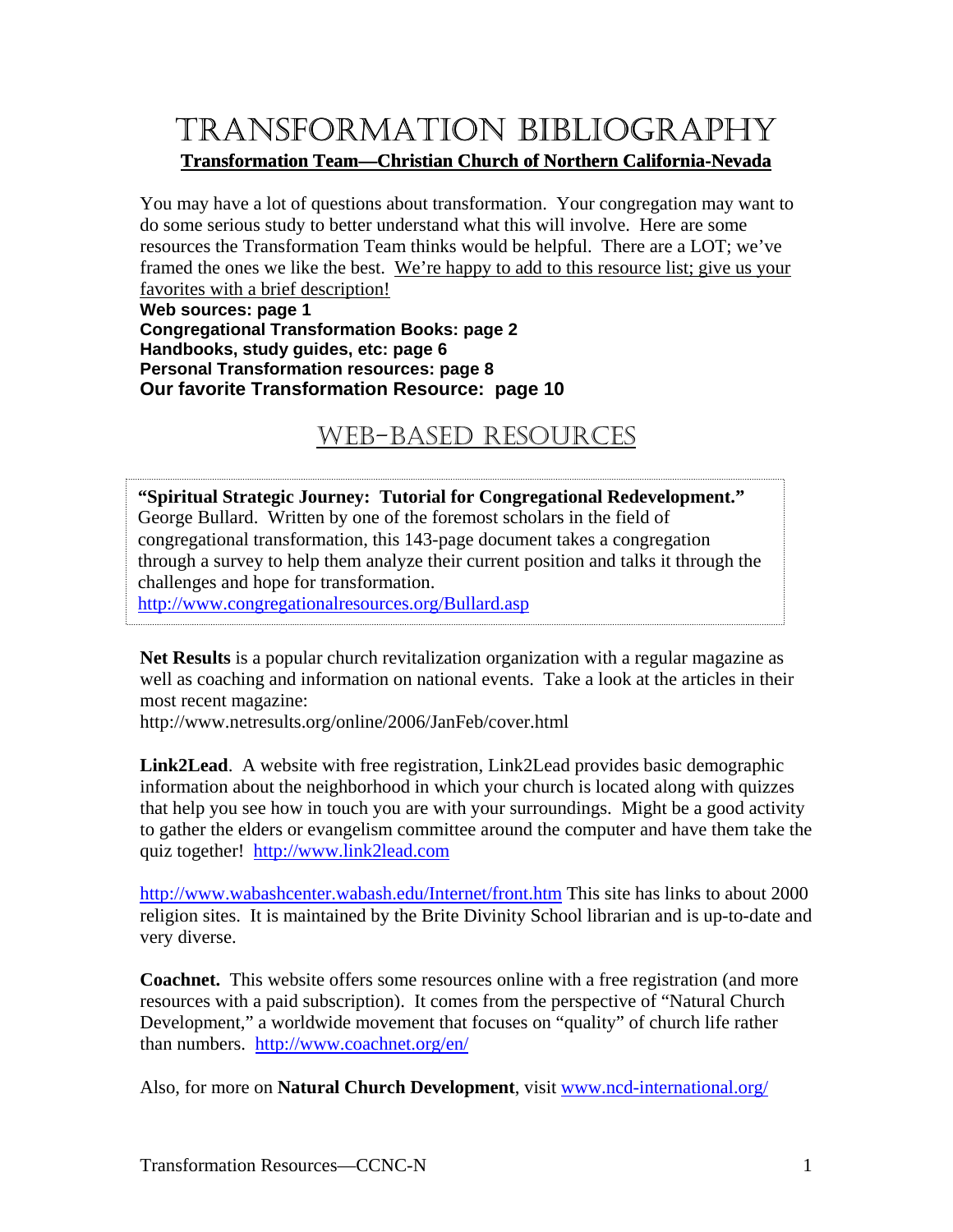### BOOKS ON CONGREGATIONAL TRANSFORMATION

#### **Bandy, Thomas G.** *Coaching Change: Breaking Down Resistance, Building Up Hope.*  **Nashville, TN: Abingdon Press. 2000. 184 pgs.**

"This work is a missional, organizational, personal, and social comparison of modern and postmodern life in the community of faith. You will struggle, argue and fight with Bandy, and you will be stimulated, surprised, and moved to mission. Each chapter is a challenge and an opportunity, an occasion to disagree and to be called into action." (Review by Tex Sample, St. Paul School of Theology)

Uses the model of coaching to approach the resistance to change systemically and personally, and gives bold suggestions for carrying forth, as well as covering some consequences of change to be ready for, including the sabotage.

#### **Bayer, Charles H.** *The Babylonian Captivity of the Mainline Church.* **Chalice Press, 1996.**

 "The mainline church is besieged today, caught between a secular society on one side and the evangelical far right on the other. Can it survive—and if so, I what form?

 Likening the situation to the seventy-year captivity of Judah by the Babylonians, Bayer takes up themes he originally raised in his 1991 work, *Hope for the Mainline Church.* Clearly and persuasively, he explains how we wandered into this wilderness in the first place, what it will take to find our way out, and how we too can teach our children to sing the Lord's song in this very strange land." *(back cover)*

#### **Dale, Robert D.** *Seeds for the Future: Growing Organic Leaders for Living Churches.*  **Lake Hickory Resources, 2005. 176 pages.**

From the back of the book:

"In this time of historical transformation, Christian leaders have an opportunity to help seed new ways of thinking and acting while maintaining appropriate roots in scripture and church heritage. Bob Dale's important new book brings to life how new forms of leadership, based on the principles of living systems, will be required to ensure a vital and sustainable church in a different kind of twenty-first-century world that is emerging."

#### **Dulles, Avery.** *Models of the Church.* **Image Publishers, 1991. 288 pages.**

Dulles looks at the models used for looking at how the church functions. He deals with the theology of the different ways of looking at church and suggests that a balance between the models makes for a living church. I [Natalie Chamberlain] have a review of the major points in the book for those who do not want to tackle the Dulles book.

#### **Fishburn, Janet F., ed.** *People of a Compassionate God: Creating Welcoming Congregations.* **Nashville: Abingdon Press, 2003. 214 pgs.**

From the back cover: "...offers a comprehensive introduction to how congregations implement change around issues of greater inclusivity and openness…. Using theological, educational, and sociological tools, the authors seek to understand how congregations succeed in consciously becoming open and affirming of diversity—and how they fail. Contributors include Janet Fishburn, Mary Elizabeth Moore, Linda Vogel, Nella Slate and Elizabeth Box Price.'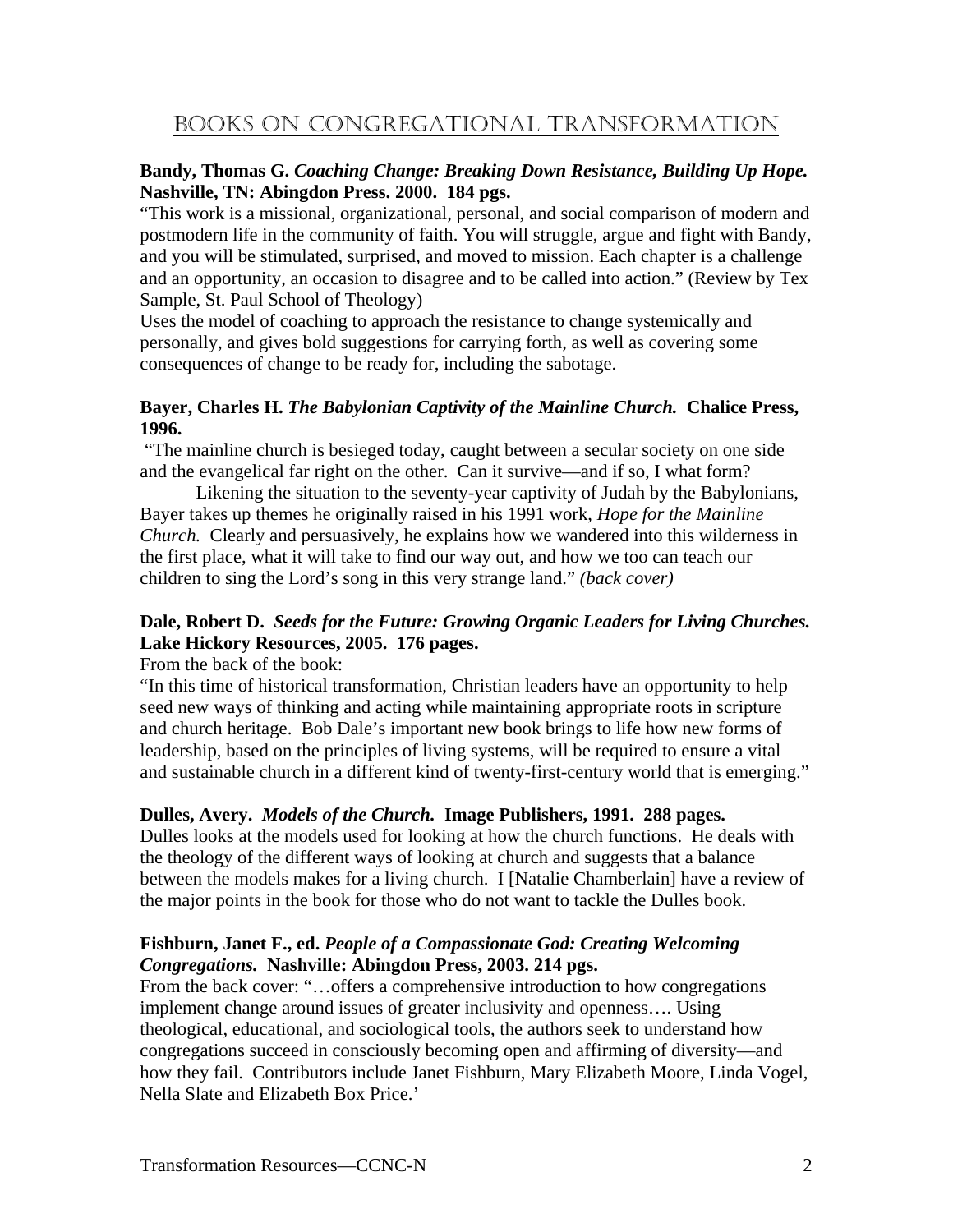"This gifted group of Christian educators offers powerful testimony, in their case studies of five UMC congregations that have considered becoming Reconciling Congregations, that doing the work of justice and love revitalizes congregational life. Contrary to conventional wisdom, it is not sexuality or even conflict that puts churches at risk. The real problem is the fearful avoidance of the gospel call to 'welcome the stranger,' a call these educators convincingly show lies at the very heart of contemporary faithfulness."

#### **Frazee, Randy.** *The Connecting Church: Beyond Small Groups to Authentic Community.* **Grand Rapids MI: Zondervan. 2001. 254 pgs.**

Review from the inside cover flap: "In *the Connecting Church*, pastor Randy Frazee lays the groundwork for churches to become places were believers experience the kind of strongly interwoven relationships that are the biblical norm for the body of Christ. *The Connecting Church* is challenging. It runs against the grain of what we're used to, what we've grown up with. Dismantling our preoccupation with individualism and independence, this book shows how we can attain the connectedness our hearts long for. It calls us to take serious inventory of our priorities, our neighborhoods, how we use our time…every facet of the way we've chosen to live. And it offers in turn a compelling vision—one whose rewards far surpass every effort and sacrifice we might make, as we enter into the full meaning and potential of doing life together in Jesus' name.

 Using experiences of families in his own church who are endeavoring to make Christian community a reality, Frazee exposes the problems of individualism, isolation, and consumerism. He reveals the importance of finding common purpose and place and what it means to share common possessions. And he guides us into rediscovering relationships, neighborhood and interdependence."

For more information and the Christian life Profile: [www.TheConnectingChurch.com](http://www.theconnectingchurch.com/)

#### **Hadaway, C. Kirk.** *Behold I Do A New Thing: Transforming Communities of Faith.*  **Cleveland, OH: Pilgrim Press. 2001. 140 pgs.**  *[note: This is a personal favorite of Sandhya's.]*

"Rather than trying to educate and motivate apathetic church members, churches can liberate their congregations into a continuous cycle of renewal. A new model for congregational change is introduced and implications are given for leadership, worship, preaching, formation, and religious education." The author is minister for research and evaluation at the Office of General Ministries for the United Church of Christ. Excerpt: "Calling a visionary pastor is the wrong place for a church to begin. Trying to generate a vision is the wrong place for a pastor to start. The best thing to do is to confront the issue of organizational purpose. What we should ask is 'what is a church?' Then we should ask, 'why is this church here?'… Do we have some reason for being other than the fact that we have always been here and our members feel at home? If not, then… we are a club that happens to hold worship services, led by a pastor serving as 'clan priest.'" p. 18.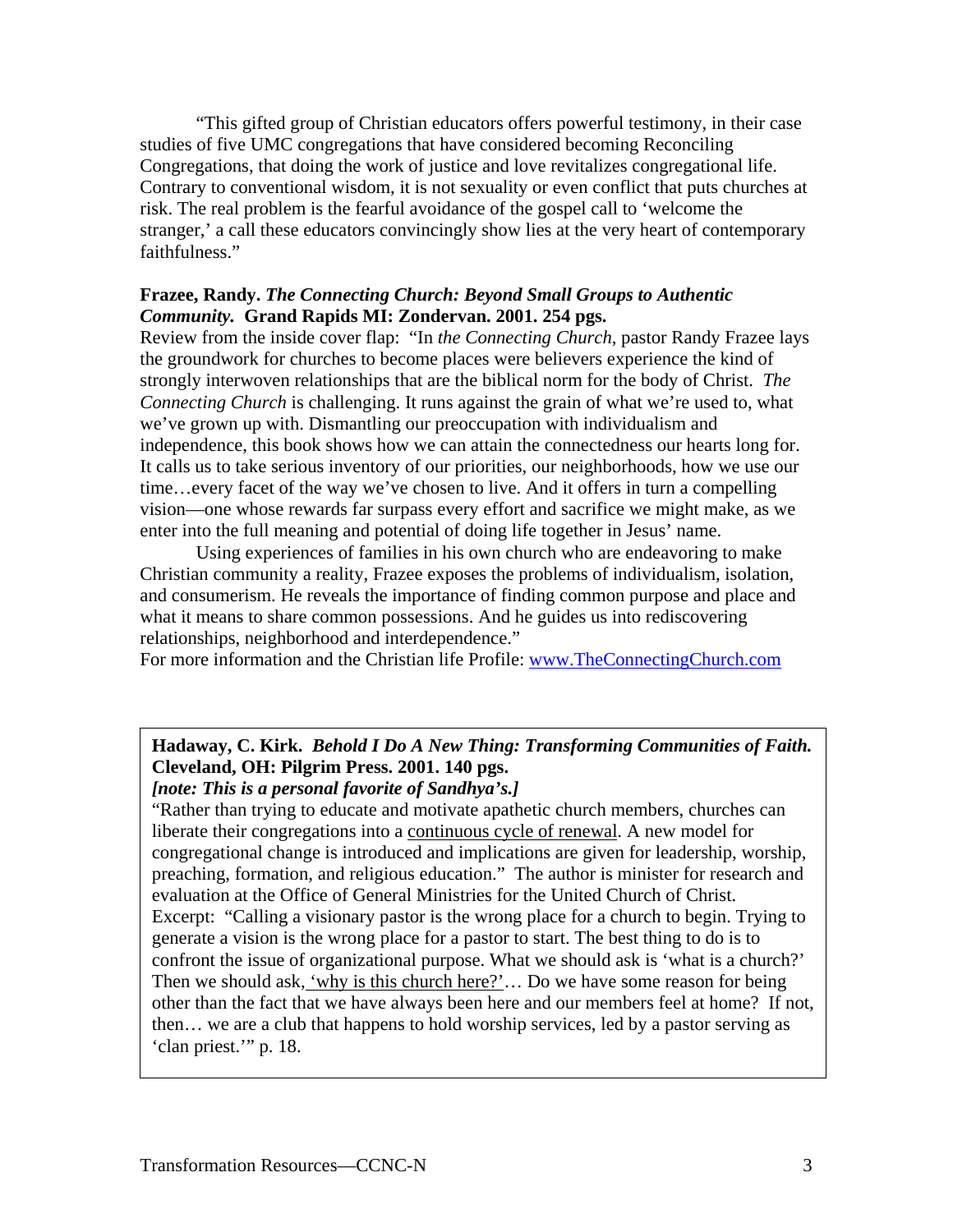#### **Kysar, Robert.** *Stumbling in the Light: New Testament Images for a Changing Church.* **Chalice Press.**

Kysar discusses images used in the church today and how these images facilitate or hinder our message of Christ to the world. He suggests ways of using lesser known Biblical images to encourage the faith community and to better represent our understanding of ourselves to the people we meet. This is quite a scholarly work and could be quite daunting for those not used to reading such things.

#### **Law, Eric.** *Sacred Acts, Holy Change: Faithful Diversity and Practical Transformation.* **Chalice Press, 2002. 166 pages.**

"…offers practical guidelines for transformation, challenging us to not just read about the theology of change but to actually live it. Drawing on his experience with more than seventy-five congregations, Eric Law teaches us how to apply the techniques and theories of his extensive work, spelling out the processes for achieving genuine transformation in a congregation attempting to be multiculturally inclusive." (Amazon review) For congregations striving to be multicultural, this book offers some insights on how to engage in transformation while staying true to that commitment.

#### **Linn, Jan.** *Rocking the Church Membership Boat: Counting Members OR Having Members Who Count.*

*Linn challenges us to change the way we define church membership and to view it as a spiritual discipline. He introduces us to a new concept of membership, "covenant membership," in which the church and its members are bound together in a relationship of mutual support and responsibility. (from Chalice Press review) --see your Transformation Summit packet for readings from Linn.* 

**McLaren, Brian D.** *A Generous Orthodoxy: Why I am a missional+evangelical+ post/protestant+liberal/conservative+ mystical/ poetic+ biblical+ charismatic/ contemplative+ fundamentalist/Calvinist+Anabaptist/Anglican+Methodist+ catholic+ green+incarnational+depressed-yet-hopeful+ emergent+ unfinished CHRISTIAN.*  This book is one of the best books I [Paula] have read on offering true Christ-like ways to embrace diversity and go beyond all the labels we are so quick to put on people. This book will lend itself easily to group discussions and adult education classes and I believe is a must for study to begin to understand the direction we must go as followers of Christ in this "post-modern" world. Even if you don't agree with everything the author says and you won't!—it is worth the time to read and discuss the many different ways he will make your thinking break out of old boxes and come to your own solutions. *(Note from Paula: This book would make an excellent region-wide study.)*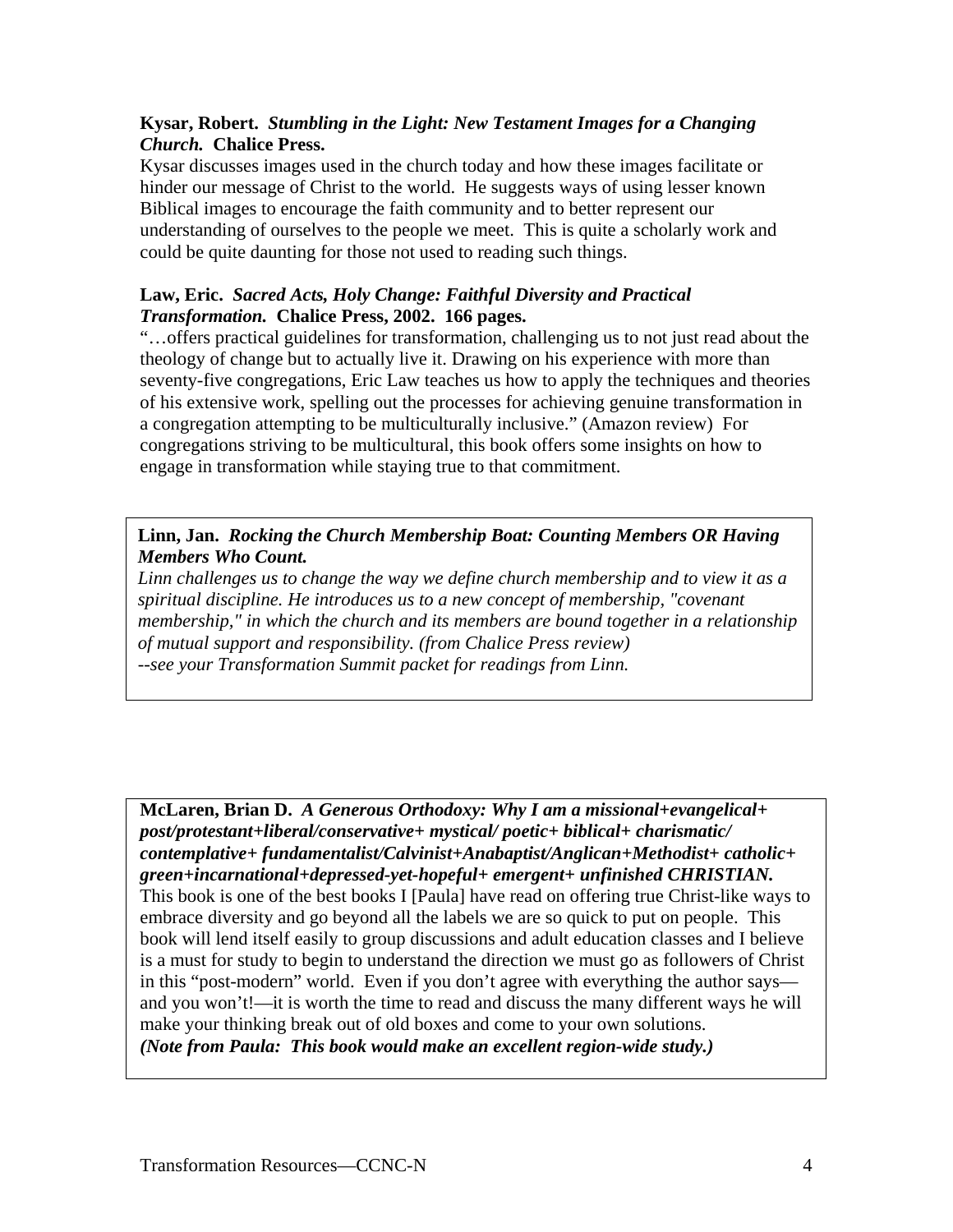#### **Rendle, Gilbert R.** *Leading Change in the Congregation: Spiritual and Organizational Tools for Leaders*

"Many books have been written about leadership and change, but until now none has focused on the kind of change that tears at a community's very fabric. Alban senior consultant Gil Rendle provides a respectful context for understanding change, especially the experiences and resistances that people feel. Rendle pulls together theory, research, and his work with churches facing change to provide leaders with practical diagnostic models and tools. In a time when change is the norm, this book helps to "lead change" in a spiritual and healthy way." *(back cover)*

This book addresses contextual and foundational shifts of thinking that need to be made in order to move towards a fuller understanding of the ways individuals and congregations can be spiritually transformed.

**Robinson, Anthony B.** *Transforming Congregational Culture.* **Eerdmans, 2003. 138 p.** Writing from twenty-five years of experience in four congregations of differing size, location, and ethnic makeup, Robinson prescribes concrete changes in the practice of ministry that have been tried, tested, and lived out to great success. At the heart of his framework for church renewal is what he calls "cultural change." According to Robinson, technical or programmatic change is not sufficient to address the needs of the day. He argues for changing the very culture of mainline congregations, which involves recognizing and fostering their particular gifts and genius rather than trying to remake them into something they are not. His fruitful strategies for renewal touch every aspect of congregational life, from personal spiritual formation to church leadership. *(from Amazon.com review)* 

#### **Warren, Rick.** *The Purpose-Driven Church.* **Nelson Books, 1995. 400 p.**

The thesis of *The Purpose Driven Church* is that when churches think first about their *health*, growth is sure to follow. "If your church is healthy," writes Rick Warren, "growth will occur naturally. Healthy, consistent growth is the result of balancing the five biblical purposes of the church." These five purposes are to "Love the Lord with all your heart," "Love your neighbor as yourself," "Go and make disciples," "[Baptize] them," and "[Teach] them to obey." And those purposes can only be accomplished, argues Warren, when church leaders stop thinking about church-building programs and shift their focus to a "people-building process" involving fellowship, discipleship, worship, and evangelism. Warren, the founder of the fastest-growing Baptist church in American history, has taught seminars to thousands of pastors from all over the world, many of whom have successfully implemented his techniques. *(from Amazon.com review)*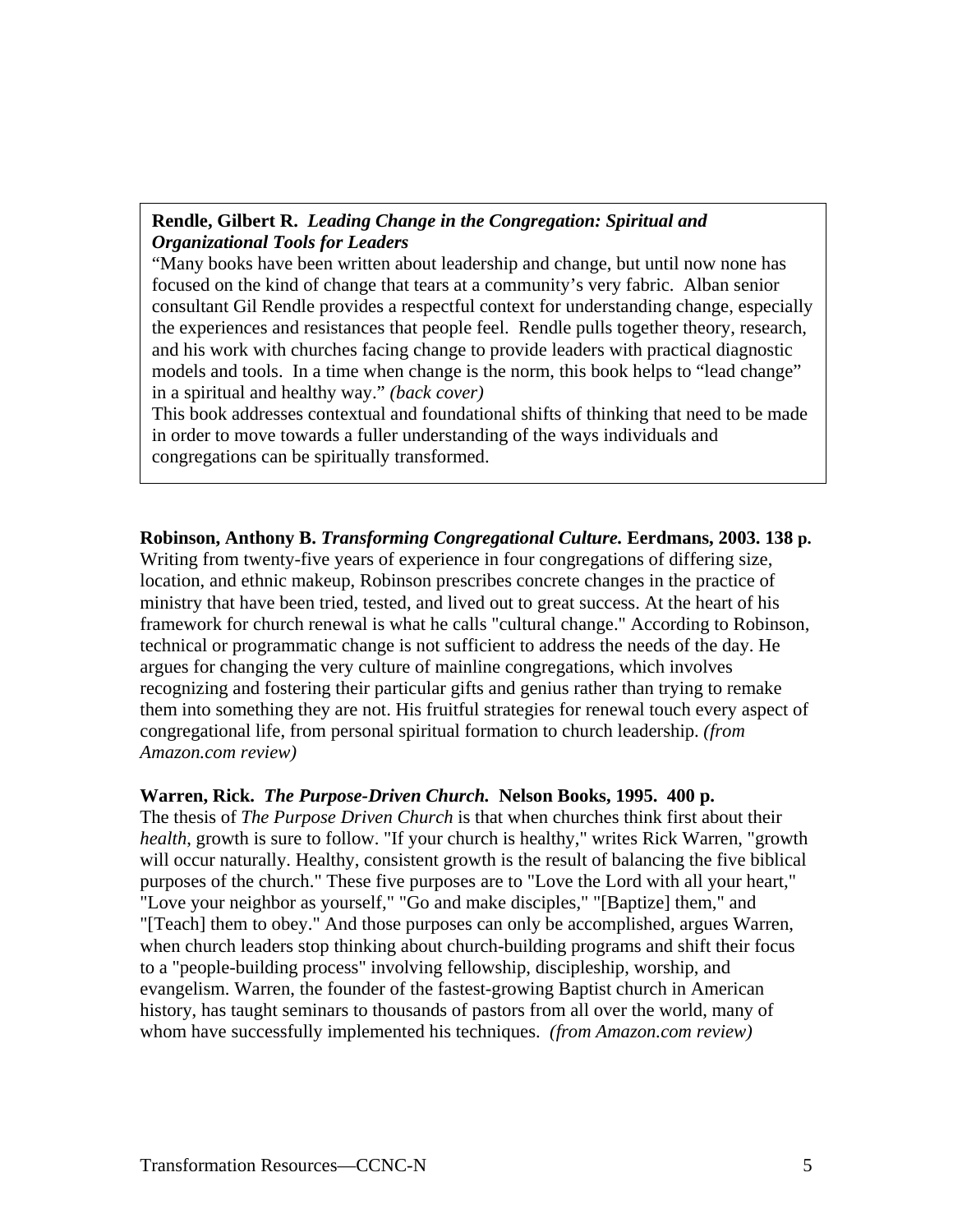# HANDBOOKS, STUDY GUIDES, ETC.

*Serving From the Heart* by Carol Cartmill, Yvonne Gentile. There is also a leader's guide with a CD. It is a small group study on spiritual gifts. If we can discover people's spiritual gifts and help them plug into their passion, we will have personal and congregational transformation. *(Another of Sandhya's picks!)*

*Discerning Your Congregation's Future* by Roy M. Oswald and Robert E. Friedrich, Jr. Alban Institute. 1996, reprinted 2000. 174 pgs.Combines spiritual practices of prayer and discernment into a strategic and vision planning process for a congregation, including an assessment of current strengths and weaknesses, and a detailed goal-setting process.

*Holy Conversations: Strategic Planning as a Spiritual Practice for Congregations* by Gil Rendle and Alice Mann. "Planning can be challenging in the contemporary congregation, where people share a common faith and values but may have very different preferences and needs. Much of the literature on congregational planning presents it as a technical process: the leader serves as the chief problem solver, and the goal is finding "the solution to the problem."

Popular Alban consultants and authors Gil Rendle and Alice Mann cast planning as a "holy conversation," a congregational discernment process about three critical questions:

- ♦ Who are we?
- ♦ What has God called us to do or be?
- $\blacklozenge$  Who is our neighbor?

Rendle and Mann equip congregational leaders with a broad and creative range of ideas, pathways, processes, and tools for planning. By choosing the resources that best suit their needs and context, congregations will shape their own strengthening, transforming, holy conversation. They will find a path that is faithful to their identity and their relationship with God." Chapter one: [http://www.alban.org/pdf/chapters/Chap\\_AL276.pdf](http://www.alban.org/pdf/chapters/Chap_AL276.pdf)

*101 Ways to Reach Your Community* by Steve Sjogren. Colorado Springs, CO: NavPress. 2001. 111 pgs. Great, doable ideas for "servant evangelism;" for example:

- ♦ Do a neighborhood trash pick-up, maybe around a retail area, putting out large signs that say, "Kindness in Progress" and have people wearing safety vests that say the same. Check in with the merchants before hand and let them know what you are doing, "showing God's love in a practical way," and give them what he calls a 'connection card'=-with the church's information on it.
- ♦ Coffee/hot choc/cappuccino giveaway: "on a blustery day you can touch hundreds of shoppers as they go into a grocery store with the simple question, 'which would you like, coffee or hot chocolate? It's free." Give out connection cards, and have "Kindness in Progress" signs if you want.

More ideas at [www.servantevangelism.com](http://www.servantevangelism.com/)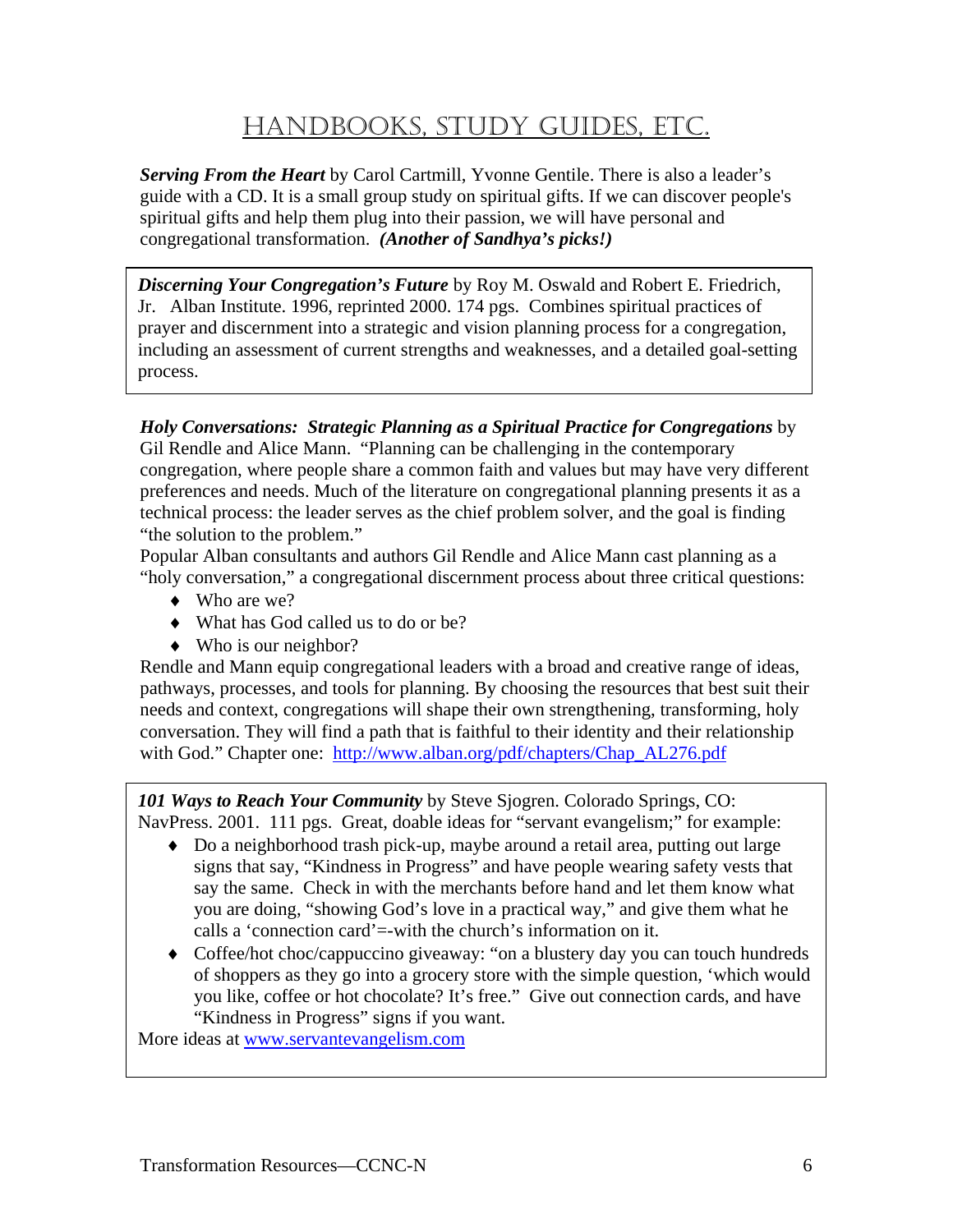*Calling The Circle: The First and Future Culture* by Christina Baldwin. Bantam Books, 1998. 238 pgs. This book offers a new model for discussion and conflict resolution for all groups—not just women. It focuses on relationship-building and creating the sacred in every space and meeting. She gives detailed instructions for getting started, setting goals and solving disagreements using the circle model. She shares many inspiring stories of groups who have used the circle model to decide key issues in their lives. A truly powerful re-thinking of the way to communicate and do meetings or decisions.

*Moving Off The Map: A Field Guide to Changing the Congregation* by Thomas G. Bandy. Nashville, TN: Abingdon Press. 1998. 278 pgs. From Preface: "This book is the result of the courageous experiments and explorations of transforming congregations and visionary congregational leaders. It has emerged from consultations in a wide diversity of social and cultural contexts in the U.S. and Canada. Small and large churches…rural, urban, and suburban churches…English, Hispanic, French, Chinese, and numerous other cultural churches…all these have helped shape the tools for transformation presented here."

 Approaches areas of systemic change from the leaders first, then to the congregation; understanding and defining core values and "bedrock beliefs"; and the motivating vision and passion for mission.

 Proposes ministry mapping versus strategic planning—which focused on programs rather than systems. Strategic planning is linear, usually follows a structured chain of command and allows for little deviation. Ministry mapping can go in a multitude of directions, relies on spiritual discipline and activities aimed at transforming the personal and corporate bodies and is open to constant deviation and change as it goes along.

# **Praying the Scriptures: A Field Guide for Your Spiritual Journey** by Evan B.

Howard.This book is a field guide that uses the Lord's Prayer as the basis for personal prayer. It has 10 chapters, each based on a phrase from the prayer. I have used this for teaching about prayer and I have a complete study guide that uses parts of this scheme for a 6 week study. I like practical applications and this is the best I've found.

**Working the Angles: The Shape of Pastoral Integrity** by Eugene H. Peterson**.** "This second volume provides an antidote to the powerful pressures that reduce pastoral vocation to a managerial religious job of running a church by defining the distinctive work of the pastor as helping others to listen to God as [he] speaks in Scripture, prayer and the neighbor."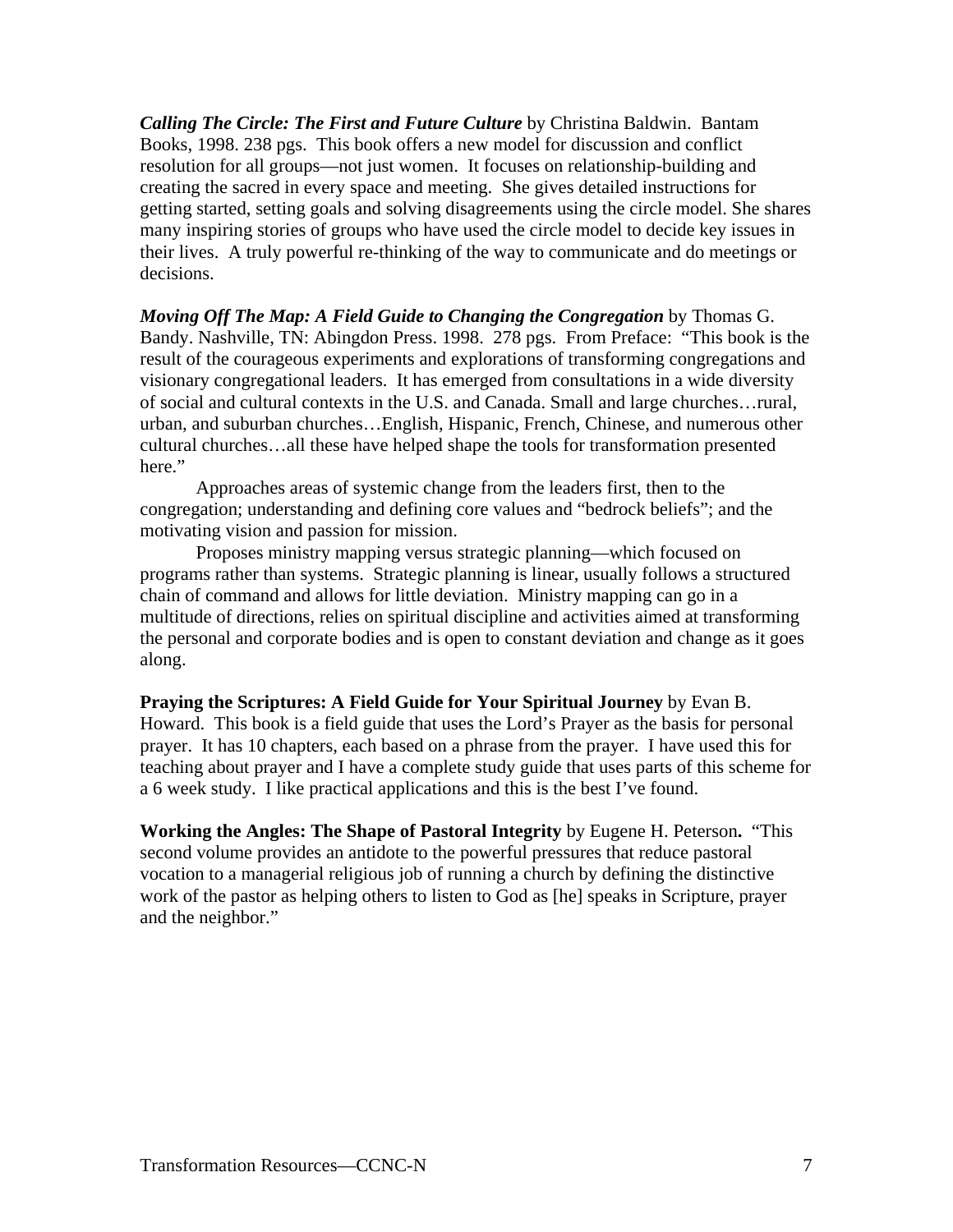### PERSONAL TRANSFORMATION BOOKS

**The point has been made time and again that congregational and personal transformation simply cannot be separated from one another—as the individual is transformed, she/he transforms the church, and vice versa. So here are a few recommendations for personal growth, renewal and, well, transformation.** 

**Awed to Heaven, Rooted to Earth: Prayers of Walter Brueggemann** is published by Fortress Press. This is one of the few books of this sort that I [Natalie] use for my own devotionals. The prayers are written as poetry and address a great variety of issues and Scripture references. I highly recommend this book to anyone who appreciates thoughtful prayer.

**The Circle of Life: The Heart's Journey Through the Seasons** by Joyce Rupp and Macrina Wiederkehr. Soren Books, 2005. 283 pgs. From the back cover: "[This Book] encourages readers to connect their experience of the unfolding seasons with inner spiritual growth and movement, and to know that the presence of God is within and around us all."

 "Using reflections, poems, prayers and meditations, they invite us to listen carefully and closely to the wisdom of each season. They help us open our eyes to what each season teaches and show us how we can claim its unique grace.

**Getting In The Gap: Making Conscious Contact with God Through Meditation** by Wayne W. Dyer. Hayhouse, Inc. 2003. 89 pgs. With meditation CD. "The practice of meditation takes us on a fabulous journey into the gap between our thoughts, where all the advantages of a more peaceful, stress-free, healthy, and fatigue-free life are available—but they're merely the side benefits. The paramount reason for daily meditation is to get into the gap between our thoughts and make conscious contact with the creative energy of life itself—making conscious contact with God."

**The Gift of Change: Spiritual Guidance for a Radically New Life** by Marianne Williamson. NY: HarperCollins. 2004. 251 pgs. From the front cover flap: "In this honest and uplifting book, [the author] delves deeply into the powerful role of change in our lives today. Far from being something to fear and avoid, she says, every change even the most difficult and painful—gives us an opportunity to receive the miraculous gift of personal transformation. The only real failure in life, she observes, is the failure to grow from what we go through. We will find real growth when we reorient ourselves using an eternal compass of spiritual principles…"

 Her "10 Key Bridges of Transformation: From Forgetting Who We Are to Remembering Who We Are; From Negative Thinking to Positive Love; From Anxiety to Atonement; From Asking God to Change the World to Praying That He Change Us; From Living in the Past and Future to Living in the Present; From Focus on Guilt to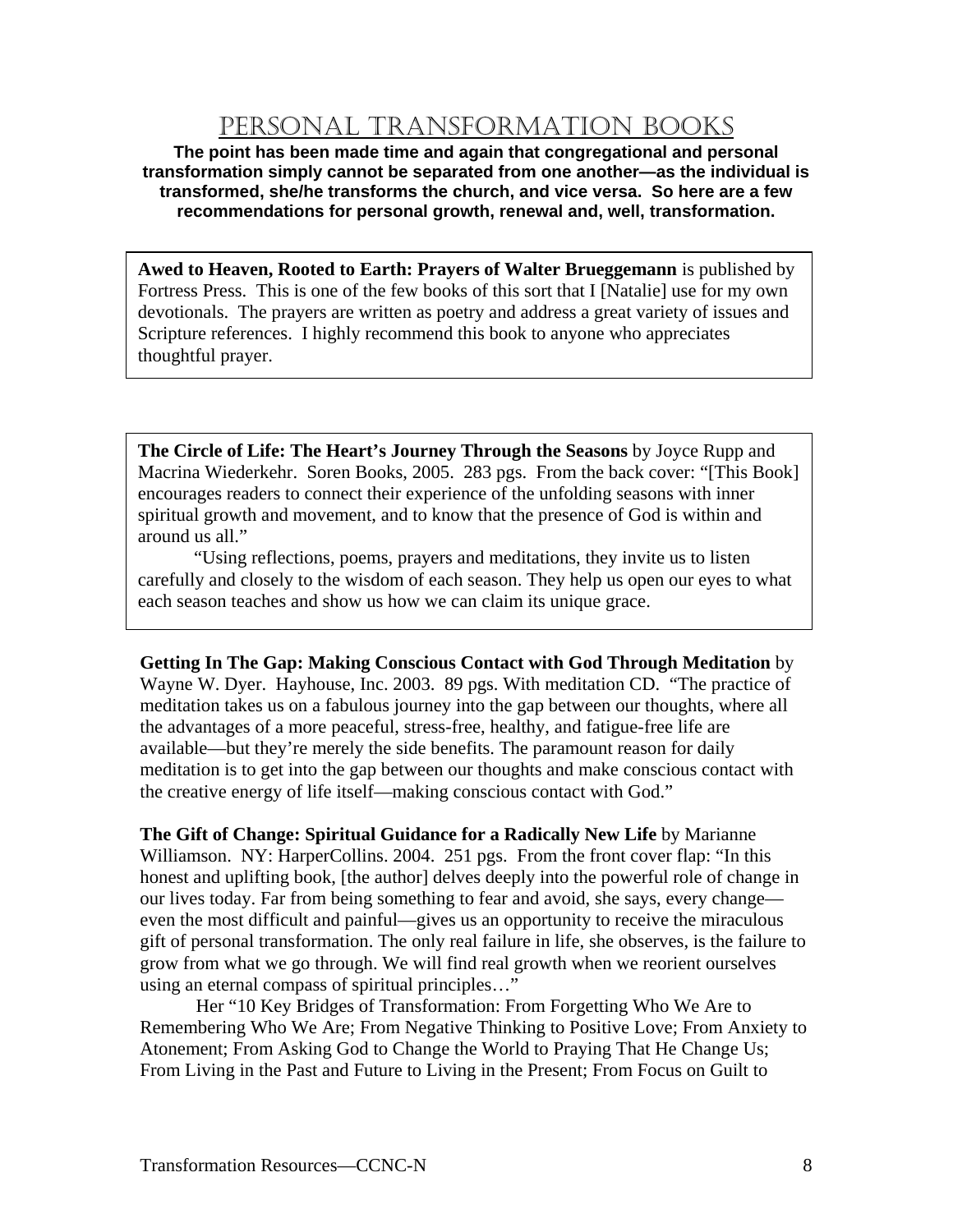Focus on Innocence; From Separation to Relationship; From Spiritual Death to Rebirth; From Your Plan to God's Plan; From Who We Were to Who We Are Becoming.

**Gifts: The Joy of Serving God** by John Ortberg, Laurie Pederson and Judson Poling.. Zondervan, 2000. 149 pgs. From the back cover: "Through personal study and small group interaction, this study will help you develop a passion to be used by God. You'll find out about your unique place in the body of Christ and how to surmount the obstacles that keep you from thriving. You'll discover the joy of serving with others—doing together what you cannot do alone. And you'll learn how to abide in Christ, experiencing a freshness and vitality that grow as you give."

 From the Ten Core Values for Spiritual Formation: "Spiritual transformation…is essential, not optional, for Christ-followers; is a process, not an event; is God's work, but requires my participation; is not individualistic but takes place in community and finds expression in serving others…"

**Immanuel: Reflections on the Life of Christ** and **A Violent Grace** by Michael Card are two devotionals that I [Natalie] actually use. Most devotionals are written for a learning style or spiritual style different from mine; these books are powerfully written and thought provoking.

**Learning to Lead from your Spiritual Center** by Patricia Brown. Nashville: Abingdon Press, 1996. 149 pgs. From the back cover: "This new model of spiritual leadership encourages readers to accept five affirmations about themselves as leaders. Through five 'Spiritworks,' they learn to be open to God's presence and to center their leadership in ways faithful to the gospel. The author addresses issues of personal identity, spiritual survival in corporate environments, the importance of relationships, and the struggle for integration of all parts of one's life.

**Original Blessing** by Matthew Fox*.* Tarcher/Putnam, 2000 (newest printing). 368 pgs. Former Catholic priest Matthew Fox was silenced by the Vatican for his powerful transformation of western original sin teachings to the original blessing experiences and relationships shown throughout the western Christian mystics, mostly of the  $12<sup>th</sup>$ -15<sup>th</sup> centuries. Humans are God's good creation, and have never fallen from God's grace, though we do many harmful things which separate us from experience the love of God always available to us.

 Fox maps out the four paths of Creation Spirituality, Awe and celebration; letting go and often suffering and sacrifice; rebirth; and transformation which includes both compassion and outward social justice action.

**Protestant Spiritual Exercises: Theology, History and Practice** by Joseph D. Driskill. Moorehouse Group: 1999. 131 pgs. Rev. Dr. Joseph Driskill is a Disciples minister and a professor at Pacific School of Religion in Berkeley. He has put together an excellent book tracing the traditions of Christian spiritual practice and presents easy to follow and implement spiritual disciplines to deepen one's faith and spiritual life.